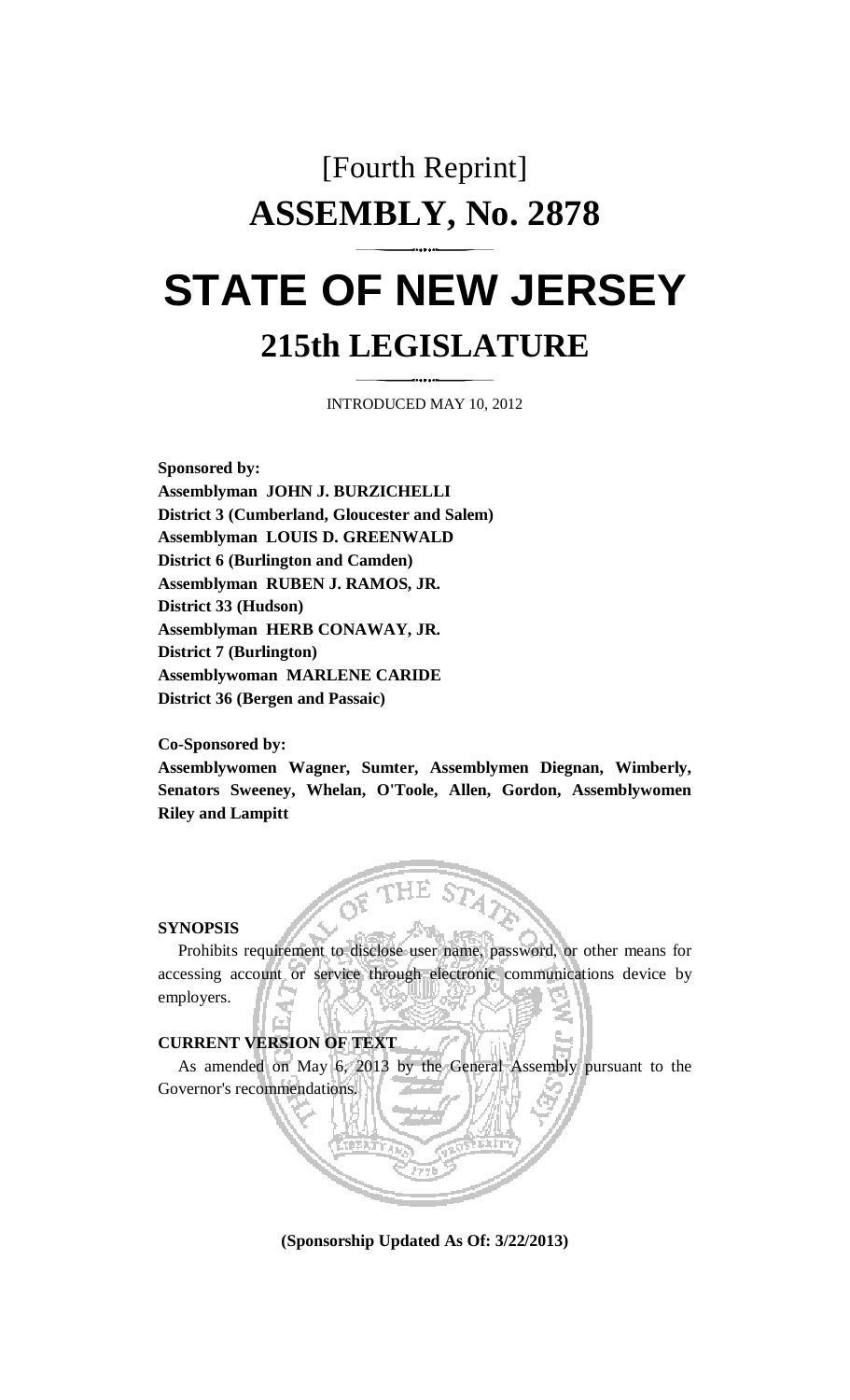# **A2878** [4R] BURZICHELLI, GREENWALD

2

1 **AN ACT** prohibiting the requirement to disclose personal 2 information for certain electronic communications devices by 3 employers. 4 5 **BE IT ENACTED** *by the Senate and General Assembly of the State*  6 *of New Jersey:* 7 8 1. For purposes of this act  $\frac{3}{1}$ . 9 "Electronic communications device" means any device that uses 10 electronic signals to create, transmit, and receive information, 11 including a computer, telephone, personal digital assistant, or other 12 similar device. 13 "Employer" means an employer or employer's agent, 14 representative, or designee. <sup>3</sup>The term "employer" does not include 15 the Department of Corrections, State Parole Board, county 16 corrections departments, or any State or local law enforcement 17  $a$ gency.<sup>3</sup> 18 <sup>1</sup> <u>Personal account</u>" means an account, service or profile on a 19 social networking website that is used by a current or prospective 20 employee exclusively for personal communications unrelated to any 21 business purposes of the employer. This definition shall not apply 22 to any account, service or profile created, maintained, used or 23 accessed by a current or prospective employee for business 24 purposes of the employer or to engage in business related 25 communications.<sup>1</sup> 26 "Social networking website" means an Internet-based service 27 that allows individuals to construct a public or semi-public profile 28 within a bounded system created by the service, create a list of 29 other users with whom they share a connection within the system, 30 and view and navigate their list of connections and those made by 31 others within the system. 32 33 2. No employer shall<sup>4</sup>[:<br>34 a. Require] require<sup>4</sup> <sup>2</sup> 34 a. Require  $\frac{1}{2}$  require<sup>4</sup>  $\frac{20r}{1}$  request<sup>2</sup> a current or prospective 35 employee to provide or disclose any user name or password, or in 36 any way provide the employer access to, a personal account  $\text{Tor}$ <br>37 service]<sup>1</sup> through an electronic <sup>2</sup>[communication] service<sup>1</sup> 37 service]<sup>1</sup> through an electronic <sup>2</sup>[communication]<br>38 communications<sup>2</sup> device<sup>4</sup>[: or 38 communications<sup>2</sup> device<sup>4</sup>[; or 39 b. In any way<sup> $1^4$ </sup> <sup>2</sup> [inquire as to whether  $1^4$  [require or request 40  $\frac{\text{that}^2}{\text{that}^2}$  a current or prospective employee  $\frac{2 \text{disclose} \cdot \text{whether the}}{2 \text{at least}}$ 

- **Matter enclosed in superscript numerals has been adopted as follows: 1**
- **Assembly floor amendments adopted June 21, 2012.**
- **2 Senate SLA committee amendments adopted September 20, 2012. 3 Senate floor amendments adopted October 4, 2012.**
- **4 Assembly amendments adopted in accordance with Governor's**

**EXPLANATION – Matter enclosed in bold-faced brackets** [**thus**] **in the above bill is not enacted and is intended to be omitted in the law.** 

**Matter underlined thus is new matter.** 

**recommendations May 6, 2013.**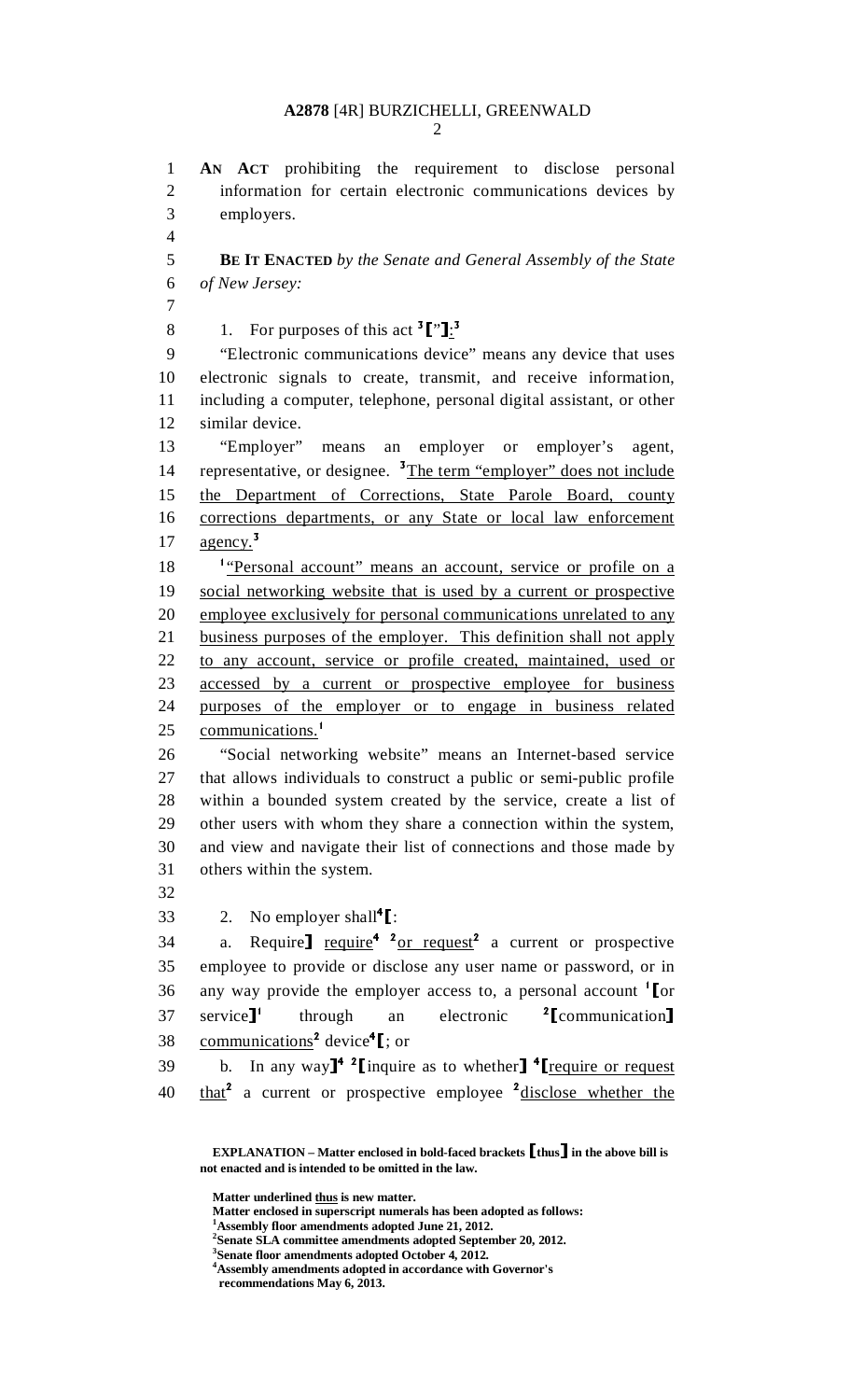3

1 employee<sup>2</sup> has<sup>14</sup> '[an] <sup>4</sup>[a personal<sup>1</sup> account]<sup>4</sup> '[or profile on a 2 social networking website $\mathbf{J}^1$ . 3 4 3. No employer shall require an individual to waive or limit 5 any protection granted under this act as a condition of applying for 6 or receiving an offer of employment. An agreement to waive any 7 right or protection under this act is against the public policy of this 8 State and is void and unenforceable. 9 10 4. No employer shall retaliate or discriminate against an 11 individual because the individual has done or was about to do any 12 of the following: 13 a. Refuse to provide or disclose any user name or password, or 14 in any way provide access to, a personal account  $\text{Tor}$  service]<sup>1</sup> 15 through an electronic communications device; 16 b.  $\text{``[File a]} \cdot \text{''[complain]} \cdot \text{``[complain]} \cdot \text{under]} \cdot \text{Report an}$ 17 alleged violation of<sup>4</sup> this act <sup>4</sup> to the Commissioner of Labor and 18 Workforce Development<sup>4</sup>; 19 c. Testify, assist, or participate in any investigation, 20 proceeding, or action concerning a violation of this act; or 21 d. Otherwise oppose a violation of this act. 22 <sup>4</sup> 23 <sup>4</sup> [5. Upon violation of any provision of this act, an aggrieved 24 person may, in addition to any other available remedy, institute a person may, in addition to any other available remedy, institute a 25 civil action in a court of competent jurisdiction, within one year 26 from the date of the alleged violation. In response to the action, the 27 court may, as it deems appropriate, order or award any one or more 28 of the following: 29 a. With respect to a prospective employee: 30 (1) injunctive relief; 31 (2) compensatory and consequential damages incurred by the 32 prospective employee as a result of the violation, taking into 33 consideration any failure to hire in connection with the violation; 34 and 35 (3) reasonable attorneys' fees and court costs. 36 b. With respect to a current or former employee: 37 (1) injunctive relief as it deems appropriate, including 38 reinstatement of the employee to the same position held before the 39 violation or the position the employee would have held but for the 40 violation, as well as the reinstatement of full fringe benefits and 41 seniority rights; 42 (2) compensatory and consequential damages incurred by the 43 employee or former employee as a result of the violation, including 44 compensation for lost wages, benefits and other remuneration; and 45 (3) reasonable attorneys' fees and court costs. $]^{4}$